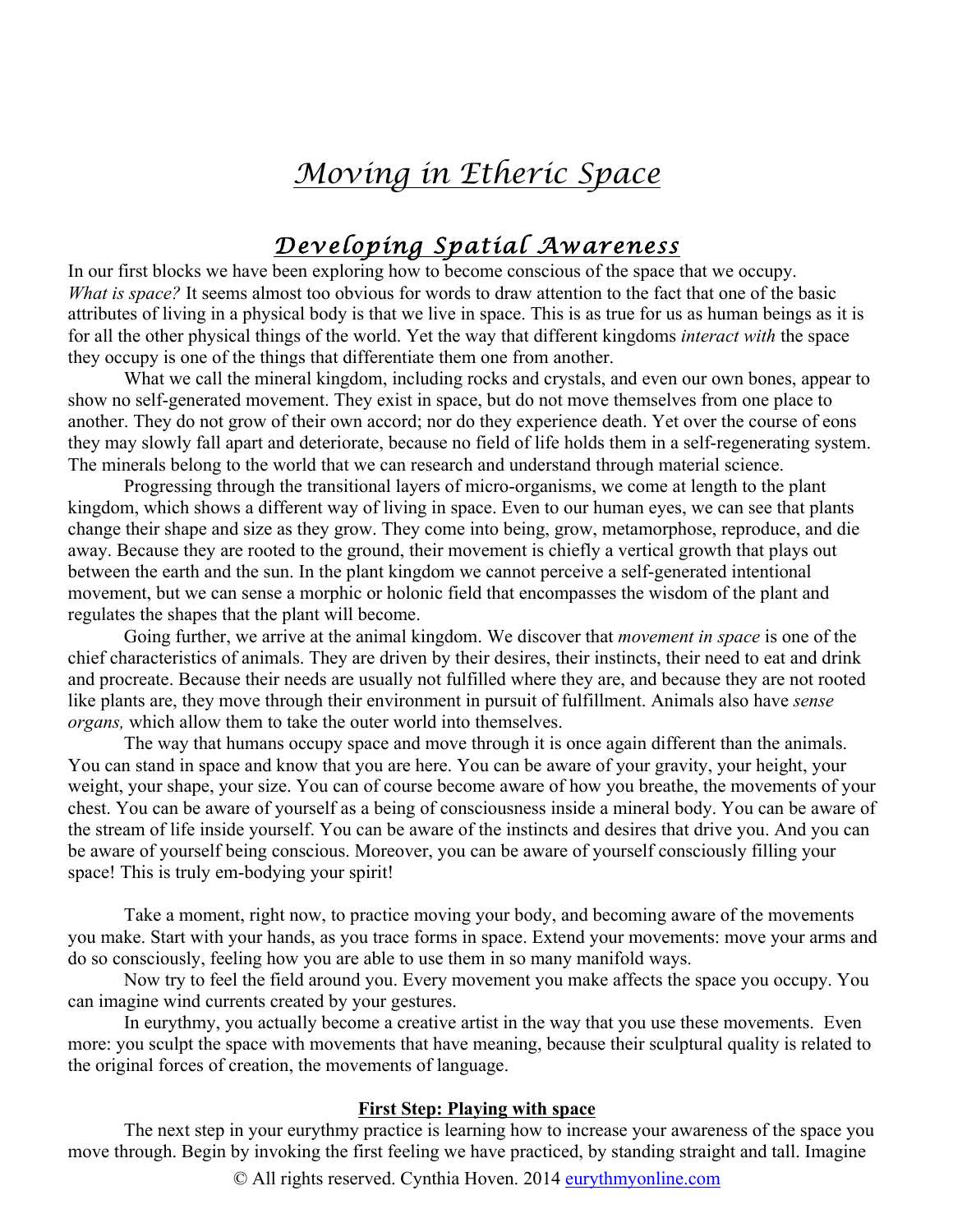the light above your head, and your connection to the core of the earth below you. Let the line that connects the two of them pass straight through you and resonate with it. Connect with the light of your spirit.

Become aware of the dimensions of this line of light filling your whole body. Now practice walking through space in different directions. As we practiced in the peace exercise, feel the difference between walking forward and backward. Also practice walking right and left. In each direction you move, feel your whole body pressing into the space, changing it. Occupy your space consciously, as you move through it with the power of your presence.

As you move, feel free to play a bit. Move your arms as well, and practice synchronizing them with your legs. Practice also contrasting them with your leg movements. Fill space and feel it.

### **Learning to be free in three-dimensional space: Facing forward**

You will notice that it is natural for you to turn your head, and especially your eyes, towards the direction you are moving. Why? In our sense world, we have become forcefully attached to looking at the world through our eyes. This means that we are constantly drawn into and relating to the things of the visible world. There are, however, other ways of feeling the body, other surfaces of space that you can feel. What if you had eyes---or ears---on all the surfaces of your body? How would you move through space then, perceiving how every surface feels different?

Now practice that whenever you move, you always face in one direction. Establish for yourself what is the front of your practice space, and practice moving towards it, away from it (and to the back wall), or to the sides. Your moving body is like a pencil writing you into space. As you do this, experience the real adventure of awakening to space with each and every surface of your body.

You may have seen that eurythmists almost always face forwards when they move. Initially, this may seem awkward, or forced, but as you develop this feeling, you will be delighted at the enormous sense of freedom you gain as you learn to feel space with your whole body.

Perhaps before you were born, you could sense space in all directions simultaneously. In our condition on the earth, however, we become increasingly reliant on our visual sense, forgetting the other dimensions that are around us. When you learn to move in this way, you become much more free. You become more *human.*

So, what does this have to do with eurythmy? Everything that we think and speak and create unfolds in time. In eurythmy, what unfolds in time has to appear in space, which is our medium. As eurythmists, we strive to understand how lines of poetry and thoughts and even sounds themselves live in space. They may call for movement in straight lines or curves; they may be jagged or smooth, in-winding or out-streaming. The eurythmist does not make arbitrary choreography for poems or music, but develops a sensitive awareness for how the piece itself needs to unfold in space and time according to artistic lawfulness. The performing eurythmist thus needs to practice diligently how to move according to real etheric lawfulness, so that the habits of normal physical movements do not get in the way.

These will be the elements that we need to play with as we practice moving geometric forms in the next exercises and discovering how the intrinsic quality of each comes alive as we move them with our unique human consciousness. When you work with eurythmy as a personal practice, you may not need these exercises. However, this is a chapter that is well worth diving into, if you really want to understand the world of eurythmy.

### **How to read eurythmy forms**

In this section you will find diagrams of eurythmy forms. The first thing a eurythmists will look for is: "Which way is the front of the room?"

Every form has a small "P" on it, either on the top or the bottom of the paper. The "P" stands for "public," and signifies that that is where an audience would sit. Whenever you pick up a form, hold the paper so that the P is at the top of the page, which sometimes means that the paper must be turned around. Then you will be "facing" the audience when you move the form.

© All rights reserved. Cynthia Hoven. 2014 eurythmyonline.com